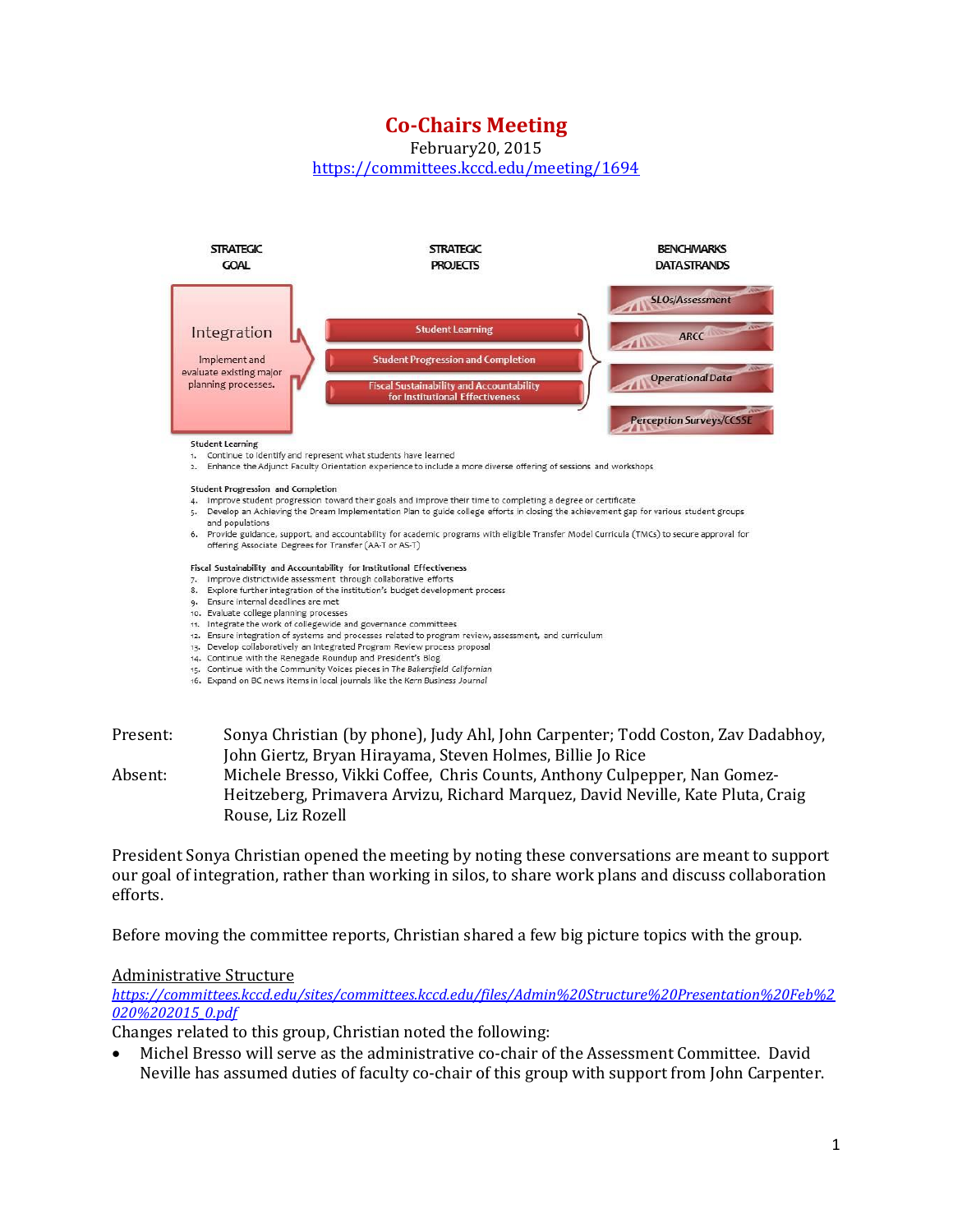- Bresso will also provide primary admin leadership for curriculum, with Nan supporting the group as needed. Confusion about this – perhaps this is Liz Rozell. Billie Jo Rice will initiative conversation with Christian, Gomez-Heitzeberg, Bresso and Rozell to clarify.
- Primavera Arvizu will continue to serve as administrative co-chair for EODAC, but Odella will also play important role as it relates to her positions as Director of Equity and Inclusion. Vital to create tighter alignment with EODAC and Equity plan.
- Will EODAC be rewritten to include Director, E&I position as co-chair? Bryan Hirayama will take this to the committee for consideration.

## Strategic Directions

*[https://committees.kccd.edu/sites/committees.kccd.edu/files/Strategic%20DirectionspdateFebruary%2020.20](https://committees.kccd.edu/sites/committees.kccd.edu/files/Strategic%20DirectionspdateFebruary%2020.2015_0.pdf) [15\\_0.pdf](https://committees.kccd.edu/sites/committees.kccd.edu/files/Strategic%20DirectionspdateFebruary%2020.2015_0.pdf)*

- Co-chairs are encouraged to complete the survey, keeping in mind how the committee work can be reflected as an action item at the institutional level. For example, if we are focused on Student Learning, but would like to see work of a particular committee reflected as an action item for the strategic direction. For example: Accreditation standard IB6 specifically addresses disproportionally impacted groups which is a focus of EODAC but is also about student learning and relates to the work of the Assessment Committee.
- MIH critical thinking analysis to tie back to student background. This could be an immediate analysis that could be undertaken in Spring 2015.
- Larger long term response: when departments submit their assessment results, they could be tied back to individual students. Would need to collect student information at the course level when collecting assessment information.
- We need to fine tune our efforts and to focus on accreditation standards. What are thoughts on how to move this thinking at an institutional level.
	- o Data Coaches should be included in these discussions
	- o Do we have access to this type of information as the course level?
	- o Will future assessment be based on sub categories such as ethnicities? When we are grading assignments across campus, do we see that a certain group that is not performing as well as other groups. When we see those patterns what are we doing to ensure that population succeeds – closing the achievement gap.
	- $\circ$  If we are going to drill down to the course level, we will need to invest in personnel and training – can we pilot on a smaller scale? Also need norm the approach, and need someone to do final aggregate analysis.
		- Perhaps MIH essays is the pilot group since we already have demographic/background information on those students.
		- Faculty interventionist of the MIH student include AcDev faculty, Math and Social Science – the essay was not tied to a particular student level.

## Review of Reports

*[https://committees.kccd.edu/sites/committees.kccd.edu/files/Collegewide%20Committee\\_College%2](https://committees.kccd.edu/sites/committees.kccd.edu/files/Collegewide%20Committee_College%20Goals%20Report%2014-15.pdf) [0Goals%20Report%2014-15.pdf](https://committees.kccd.edu/sites/committees.kccd.edu/files/Collegewide%20Committee_College%20Goals%20Report%2014-15.pdf)*

- Christian noted the importance of providing evidence that links to the data strands.
- The co-chairs of Curriculum, Assessment, EODAC, Professional Development and ISIT highlighted the primary work of the committee.
- The committee work addresses all of the college strategic goals as shown in the chart below.